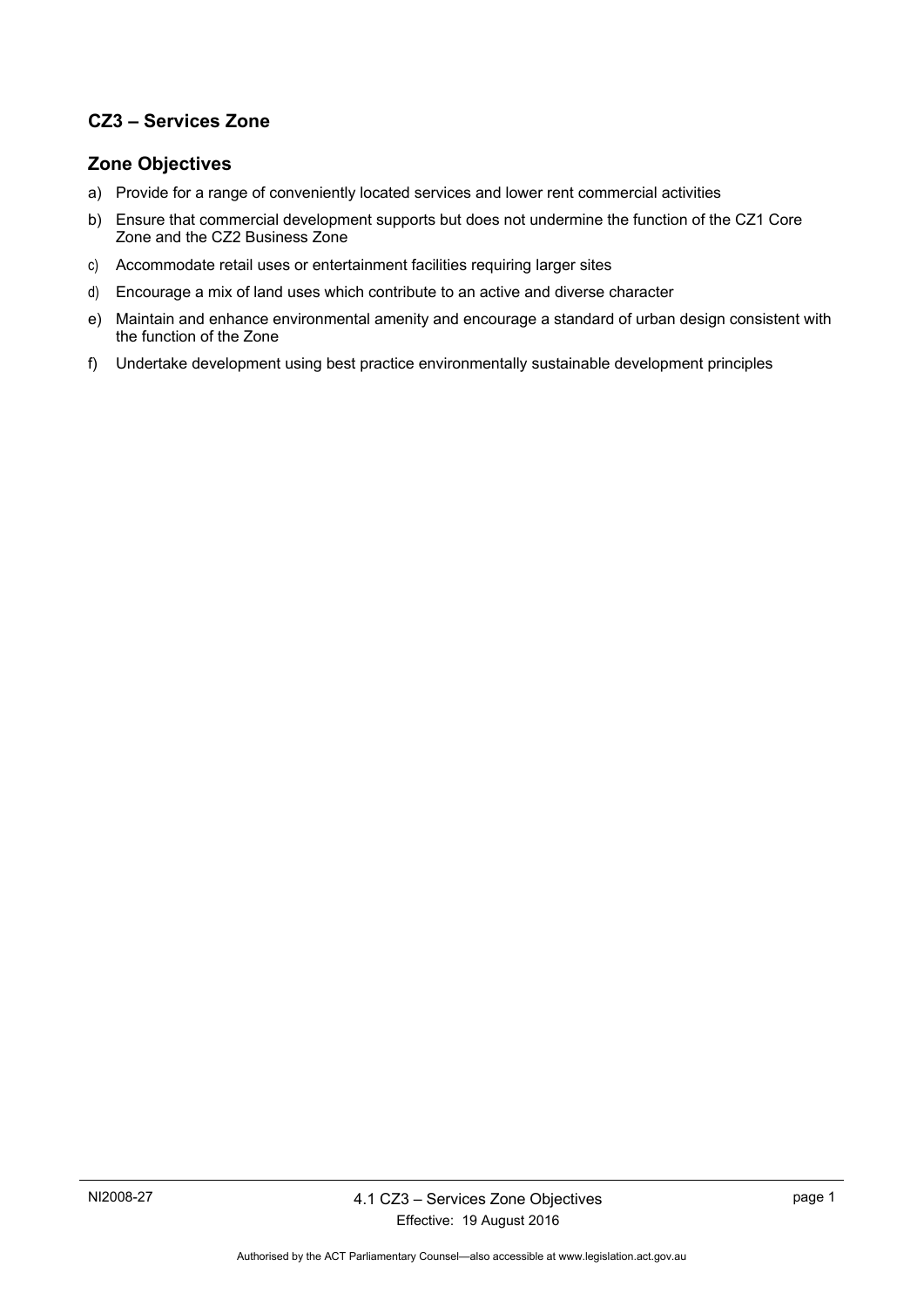## **CZ3 – Services Zone Development Table**

| <b>EXEMPT DEVELOPMENT</b><br>Development approval is not required. Building approval may be required.<br>On leased land, development must be authorised by a lease.                              |                                                                              |  |
|--------------------------------------------------------------------------------------------------------------------------------------------------------------------------------------------------|------------------------------------------------------------------------------|--|
| Development identified in the Planning and Development Act 2007 as exempt (see sections 133 and<br>134 of the Act and section 20 and schedule 1 of the Planning and Development Regulation 2008) |                                                                              |  |
| <b>ASSESSABLE DEVELOPMENT</b>                                                                                                                                                                    |                                                                              |  |
| Development application required.                                                                                                                                                                |                                                                              |  |
| On leased land, development must be authorised by a lease.                                                                                                                                       |                                                                              |  |
| <b>MINIMUM ASSESSMENT TRACK</b><br><b>CODE</b>                                                                                                                                                   |                                                                              |  |
| Development listed below requires a development application and is assessed in the code track                                                                                                    |                                                                              |  |
| <b>Development</b>                                                                                                                                                                               |                                                                              |  |
| Varying a lease to do one or more of the following:                                                                                                                                              |                                                                              |  |
| 1. express or change the number of approved or lawfully erected units                                                                                                                            |                                                                              |  |
| 2. remove, relocate or change easements.                                                                                                                                                         |                                                                              |  |
| <b>MINIMUM ASSESSMENT TRACK</b>                                                                                                                                                                  |                                                                              |  |
| <b>MERIT</b><br>Development listed below requires a development application and is assessed in the merit track,                                                                                  |                                                                              |  |
|                                                                                                                                                                                                  |                                                                              |  |
| unless specified in schedule 4 of the Planning and Development Act 2007 (as impact track) or                                                                                                     |                                                                              |  |
|                                                                                                                                                                                                  | specified as prohibited development in a precinct map.<br><b>Development</b> |  |
| ancillary use                                                                                                                                                                                    | NON RETAIL COMMERCIAL USE                                                    |  |
| car park                                                                                                                                                                                         | outdoor recreation facility                                                  |  |
| civic administration                                                                                                                                                                             | parkland                                                                     |  |
| club                                                                                                                                                                                             | pedestrian plaza                                                             |  |
| COMMERCIAL ACCOMMODATION USE                                                                                                                                                                     | place of assembly                                                            |  |
| communications facility                                                                                                                                                                          | plant and equipment hire establishment                                       |  |
| <b>COMMUNITY USE</b>                                                                                                                                                                             | produce market                                                               |  |
| consolidation                                                                                                                                                                                    | public transport facility                                                    |  |
| craft workshop                                                                                                                                                                                   | recyclable materials collection                                              |  |
| demolition                                                                                                                                                                                       | <b>RESIDENTIAL USE</b>                                                       |  |
| development in a location and of a type identified                                                                                                                                               | restaurant                                                                   |  |
| in a precinct map as additional merit track<br>development                                                                                                                                       |                                                                              |  |
| drink establishment                                                                                                                                                                              | service station                                                              |  |
| emergency services facility                                                                                                                                                                      | <b>SHOP</b>                                                                  |  |
| freight transport facility                                                                                                                                                                       | sign                                                                         |  |
| funeral parlour                                                                                                                                                                                  | store                                                                        |  |
| home business                                                                                                                                                                                    | subdivision                                                                  |  |
| indoor entertainment facility                                                                                                                                                                    | temporary use                                                                |  |
| indoor recreation facility                                                                                                                                                                       | tourist facility                                                             |  |
| industrial trades                                                                                                                                                                                | transport depot                                                              |  |
| light industry                                                                                                                                                                                   | varying a lease (where not prohibited, code track                            |  |
|                                                                                                                                                                                                  | or impact track assessable)                                                  |  |
| minor road                                                                                                                                                                                       | vehicle sales                                                                |  |
| minor use                                                                                                                                                                                        | veterinary hospital                                                          |  |
| municipal depot                                                                                                                                                                                  | warehouse                                                                    |  |